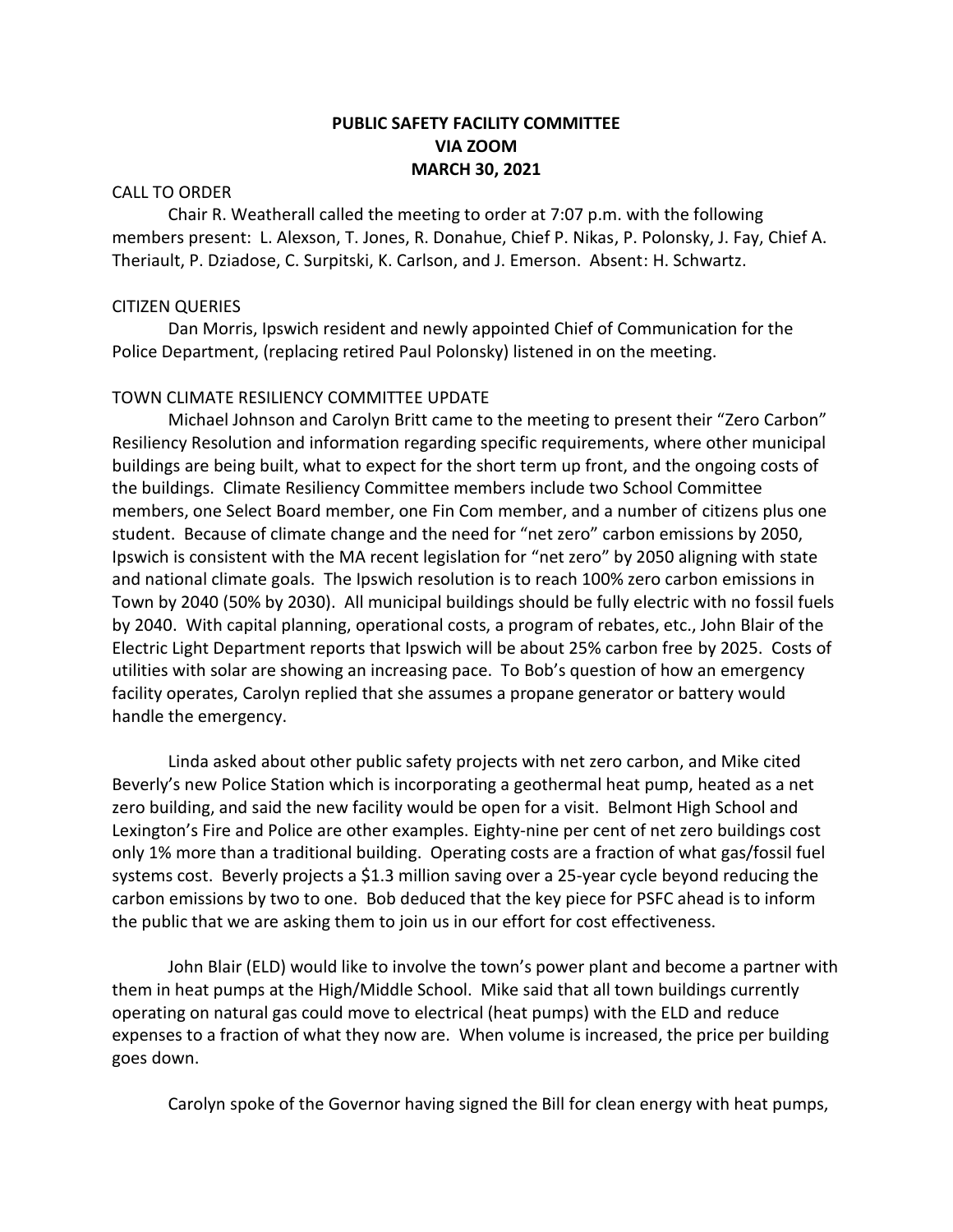and Ipswich would be eligible. We have an ongoing project to look at net zero carbon planning town-wide. Another benefit will be the public health issue: not having gas usage which is unhealthy. The building envelope with clean energy is much more safe and efficient, and kids are more awake and active as a result of the better ventilation. Net Zero has a COVID-safe ventilation rate.

Tammy commented on advances made in town as a Green Community with geo retrofits at the high school and electric cars for the police, and Mike spoke of the Green Community reprogramming to put together a feasibility study of \$25–30,000 looking at all the options for costs and needed replacements. Bob asked Mike and Carolyn if they would partner with PSFC for support on the presentation of the public safety building. Mike is happy to partner and suggested that the consistent method is to design and do engineering at the very beginning assuming that a net-zero building is the goal. Bob opined that hiring an architect who would be responsive to net zero would entail roughly a year of the design process. Carolyn recommended a person at the Waring School in Beverly and a School Board member in Lexington who advocate for and are involved in net zero planning.

Chief Nikas thanked them for the presentation and invited them to visit the Police Station to see how bad the quality of air and lack of efficiencies are and to help advocate for us. Chief Theriault added that the Fire Department ventilates by opening the doors on a nice warm day! Tammy suggests metrics on old vs. new facilities for heating, ventilation, and energy use. With a fast-changing world, Jamie feels that the town's expectation is that we will be doing netzero building because, with this level of sophistication and people who have actually done these buildings, finding an architect with this experience will not be difficult. To Bob's question about Fin Com sentiment, Jamie replied that Mike/Carolyn spoke with Fin Com who did make a resolution which they will revisit in five years. It seemed to be the right thing to do as the town embarks on the Strategic Plan.

#### REVIEW OF EDITS TO FEASIBILITY DRAFT

Bob spoke of the late arrival (3/30/21) of the latest edit of the HKT report so that he hadn't had an opportunity to read it. Jamie and Linda each spoke about the \$25 million number, now going on two years old, and not an up-to-date construction number. To Bob's question of escalating costs as time goes by, Tammy suggested putting in both old and new numbers. Because building prices are going up, it is just a fact that we are stuck with and in terms of presenting it to the community, we can't control the price. Paul N. asked about staying with the \$25 million and Jamie replied that, if a bid is authorized with a certain number and the bid comes in higher, there will be no project. A basic design can have alternatives and if, in fact, the bids come in low, items can be added back in. Consensus of the group is that reviewing of the edited document is needed, updating the numbers is needed (p. 37), and it must be done by the end of this weekend (April 3).

# APPROVAL OF MINUTES

Paul N. moved, seconded by Jamie, to approve Minutes of March 18, 2021. Roll call IN